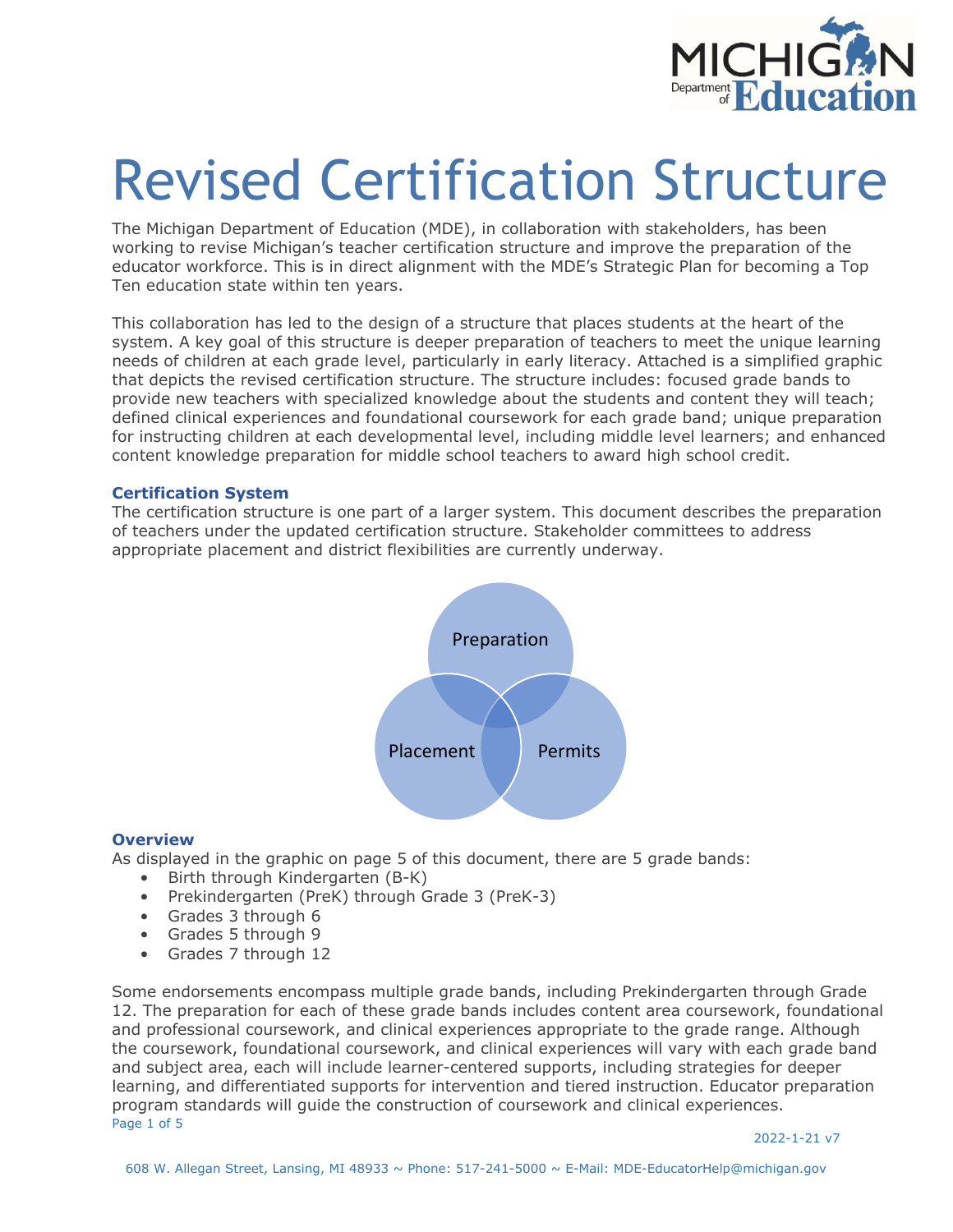#### **Ages/Grades B-K**

The educator preparing to teach Birth-Kindergarten will engage in an integrated course of study that is focused on whole child development, special education, relationships, and content area knowledge and pedagogy. Note that on the graphic, the diamonds symbolizing the different areas overlap each other. Also note the connection between the content of the Birth-Kindergarten and the PreK-3, as indicated by the color-matching of the diamonds. The standards for the Birth-Kindergarten program include integration and instruction to meet the care and learning needs of the whole child leading to a well-rounded education. Foundational and content area coursework are driven by program standards that include developmentally appropriate instructional practices for children in Birth-Kindergarten settings with an emphasis on social emotional learning.

This educator will be prepared to teach children across the birth-kindergarten continuum including, but not limited to, home visiting, Great Start Readiness Programs (GSRP), Early Childhood Special Education (ECSE), Head Start, and public or private school Kindergarten classrooms. Educators can also earn additional endorsements (e.g., PreK-12 special education, PreK-12 English as a second language, lower elementary PreK-3, PreK-12 music) to their certificates along with the Birth-Kindergarten grade band.

#### **Grades PreK-3**

The educator preparing to teach grades PreK-3 will engage in an integrated course of study that is heavily focused on literacy and mathematics instruction and that also includes coursework in teaching science and social studies. Note that on the graphic, the diamonds symbolizing the different content areas overlap each other, but English language arts and mathematics are larger in size. The standards for the PreK-3 program include integration and instruction to meet the needs of the whole child leading to a well-rounded education. Foundational and content area coursework are driven by program standards that include developmentally appropriate instructional practices for students in grades PreK-3 with an emphasis on learner-centered supports.

This educator will be prepared to teach literacy, mathematics, science, and social studies to students in grades PreK-3 in a self-contained classroom or departmentalized setting. Educators can also earn additional endorsements (e.g., PreK-12 special education, PreK-12 English as a second language, upper elementary, PreK-12 music) to their certificates along with the PreK-3 grade band.

#### **Grades 3-6**

The educator preparing to teach grades 3-6 will engage in an integrated course of study that is focused equally on literacy, mathematics, science, and social studies. Thus, while they still overlap, the diamonds symbolizing each content area are roughly the same size. Foundational and content area coursework are driven by standards that include developmentally appropriate instructional practices for students in grades 3-6 with an emphasis on learner-centered supports.

Just like for the PreK-3 band, educators can also earn additional endorsements (e.g., PreK-12 special education, PreK-12 English as a Second Language, lower elementary, 5-9 mathematics, PreK-12 visual arts). This educator will be prepared to teach literacy, mathematics, science, and social studies to students in grades 3-6 in a self-contained classroom or departmentalized setting.

#### **Grades 5-9**

The educator preparing to teach grades 5-9 will engage in a course of study that focuses on at least one of the following content areas: English language arts, mathematics, science, or social studies. To represent this, we turned the diamonds onto their sides as squares representing the

Page 2 of 5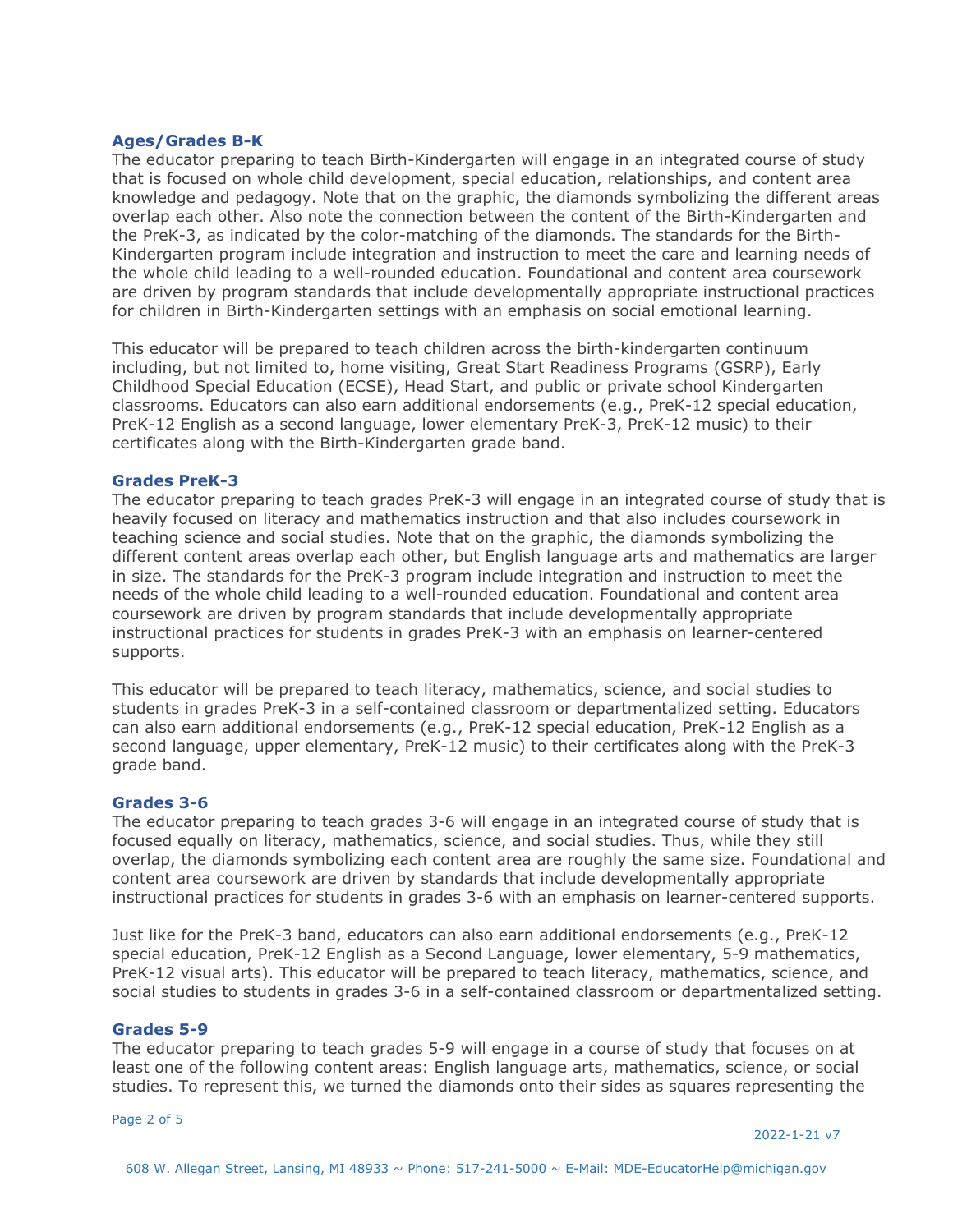four base content areas of preparation. In addition, the stakeholder committee recommended candidates choose an additional area of preparation for endorsement: add a grade band (5-9 math + 7-12 math), add a content area (5-9 math + 5-9 science), or add a PreK-12 endorsement (English as a second language, visual arts, educational technology). As in other grade bands, foundational and content area coursework will be driven by standards that include developmentally appropriate instructional practices to meet the unique social-emotional needs for students in grades 5-9 with an emphasis on learner-centered supports.

This educator will be prepared to teach students of these grades in their chosen areas of study in a departmentalized setting.

#### **Grades 7-12**

Similar to the grades 5-9 band, the educator preparing to teach grades 7-12 will engage in a course of study that focuses on one of the following content areas: English language arts, mathematics, science, or social studies. In addition, the stakeholder committee recommended candidates choose an additional area of preparation for endorsement: add a grade band (7-12 math  $+$  5-9 math), add a content area (7-12 math  $+$  7-12 science), or add a PreK-12 endorsement (e.g., English as a second language, visual arts, biology, or economics). In some cases, the additional content area endorsement may be related to their first content area choice, for example, science, and then biology. As before, foundational and content area coursework will be driven by standards that include developmentally appropriate instructional practices for students in grades 7-12 with an emphasis on learner-centered supports, which includes deeper learning and differentiated instruction.

This educator will be prepared to teach students of these grades in the area of study in a departmentalized setting.

#### **Multiple Grade Bands (PreK-12, K-12, 5-12)**

The educator preparing for endorsement in a discipline area that crosses multiple grade bands will engage in a course of study that focuses on a content area or student population. The educator may choose from visual arts, music, world language, library media, bilingual education, English as a second language, special education, health/physical education, or business and industrial education. Candidates selecting special education, English as a second language, or bilingual education must also choose a content area of specialization (e.g., lower elementary, English language arts, science, biology, or economics). Foundational and content area coursework will be driven by standards that include appropriate instructional practices for students in grades PreK-12, K-12, or 5-12 with an emphasis on learner-centered supports, including deeper learning and differentiated instruction.

This educator will be prepared to teach their chosen content area in these grade levels or to their specialized student population in a departmentalized setting.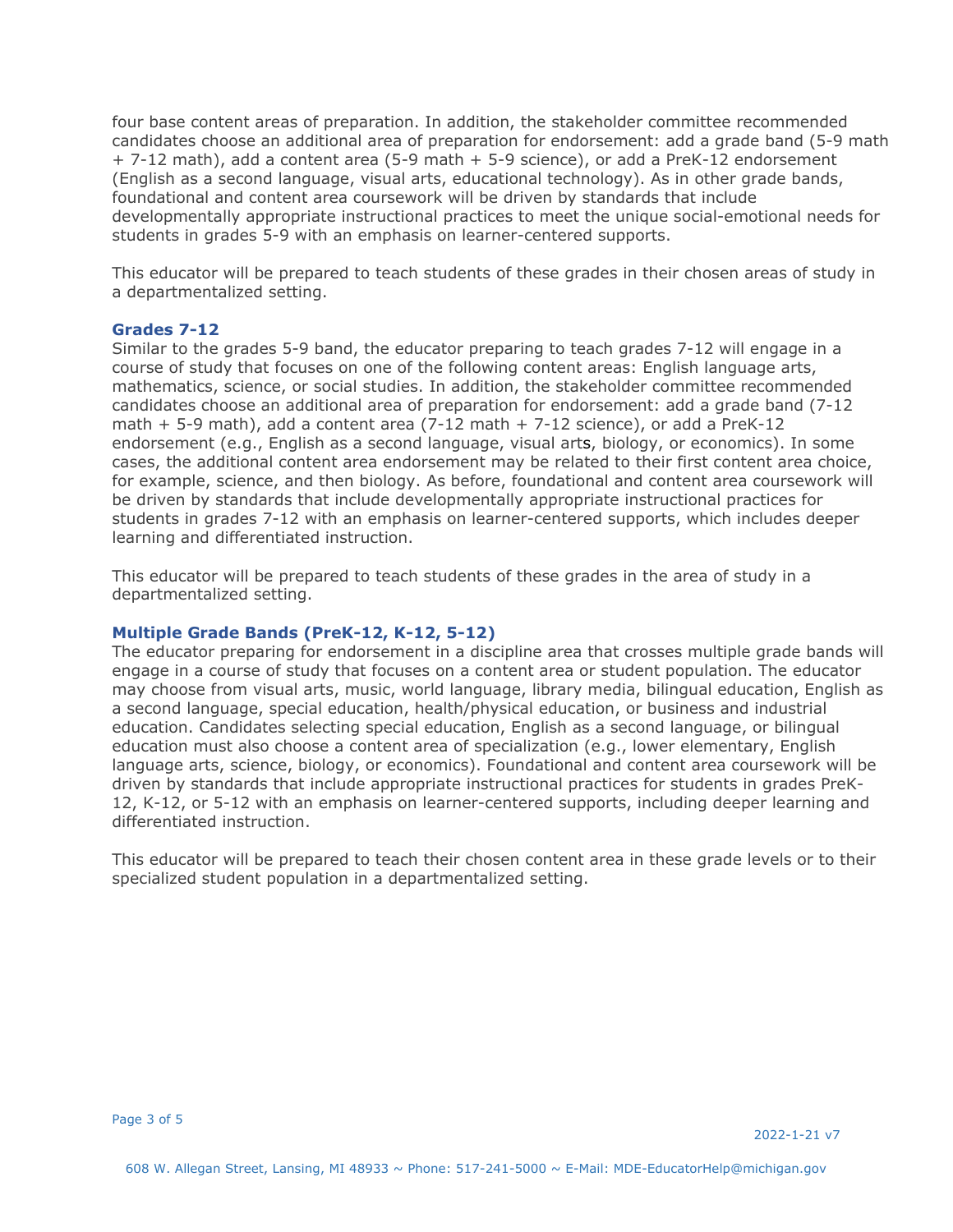## **Timeline of Implementation Milestones by Grade Band**

| <b>Grade Band</b>                                                                   | <b>Preparation</b><br>Program<br><b>Applications</b><br><b>Due</b> | Program<br><b>Review</b><br><b>Complete</b> | <b>Expected</b><br><b>First</b><br><b>Enrollment</b><br>in New<br><b>Programs</b> | <b>New MTTCs</b><br><b>Offered</b> | <b>Expected First</b><br><b>Candidates</b><br><b>Graduate</b> | <b>Final Offering of Old</b><br><b>MTTC</b>         |
|-------------------------------------------------------------------------------------|--------------------------------------------------------------------|---------------------------------------------|-----------------------------------------------------------------------------------|------------------------------------|---------------------------------------------------------------|-----------------------------------------------------|
| <b>Early Childhood</b><br><b>General and</b><br><b>Special Education</b><br>$(B-K)$ | Nov 30, 2020,<br>Apr 30, 2021,<br>or<br>Nov 30, 2021               | Mar 2021,<br>Sep 2021,<br>or<br>Mar 2022    | <b>Fall 2021</b>                                                                  | 2023                               | Spring 2023                                                   | Late 2026<br>(MTTC #106)                            |
| <b>Lower Elementary</b><br>$(PreK-3)$                                               | Nov 30, 2020,<br>Apr 30, 2021,<br>or<br>Nov 30, 2021               | Mar 2021,<br>Sep 2021,<br>or<br>Mar 2022    | <b>Fall 2021</b>                                                                  | <b>Fall 2022</b>                   | Spring 2023                                                   | July 2026<br>(MTTC #103)                            |
| <b>Upper Elementary</b><br>$(3-6)$                                                  | Nov 30, 2020,<br>Apr 30, 2021,<br>or<br>Nov 30, 2021               | Mar 2021,<br>Sep 2021,<br>or<br>Mar 2022    | <b>Fall 2021</b>                                                                  | Fall 2022                          | Spring 2023                                                   | July 2026<br>(MTTC #103)                            |
| Middle Level (5-9)<br>ELA, Math,<br><b>Professional</b>                             | Nov 30, 2021,<br>Apr 30, 2022,<br>or<br>Nov 30, 2022               | Mar 2022,<br>Sep 2022,<br>or.<br>Mar 2023   | <b>Fall 2023</b>                                                                  | 2024                               | Spring 2025                                                   | 2029<br>(MTTC #085, #090)<br>#002, #089, #022)      |
| High School (7-12)<br>ELA, Math,<br><b>Professional</b>                             | Nov 30, 2021,<br>Apr 30, 2022,<br>or<br>Nov 30, 2022               | Mar 2022,<br>Sep 2022,<br>0r<br>Mar 2023    | <b>Fall 2023</b>                                                                  | 2024                               | Spring 2025                                                   | 2029<br>(MTTC, #085, #090<br>$\#002, \#089, \#022)$ |